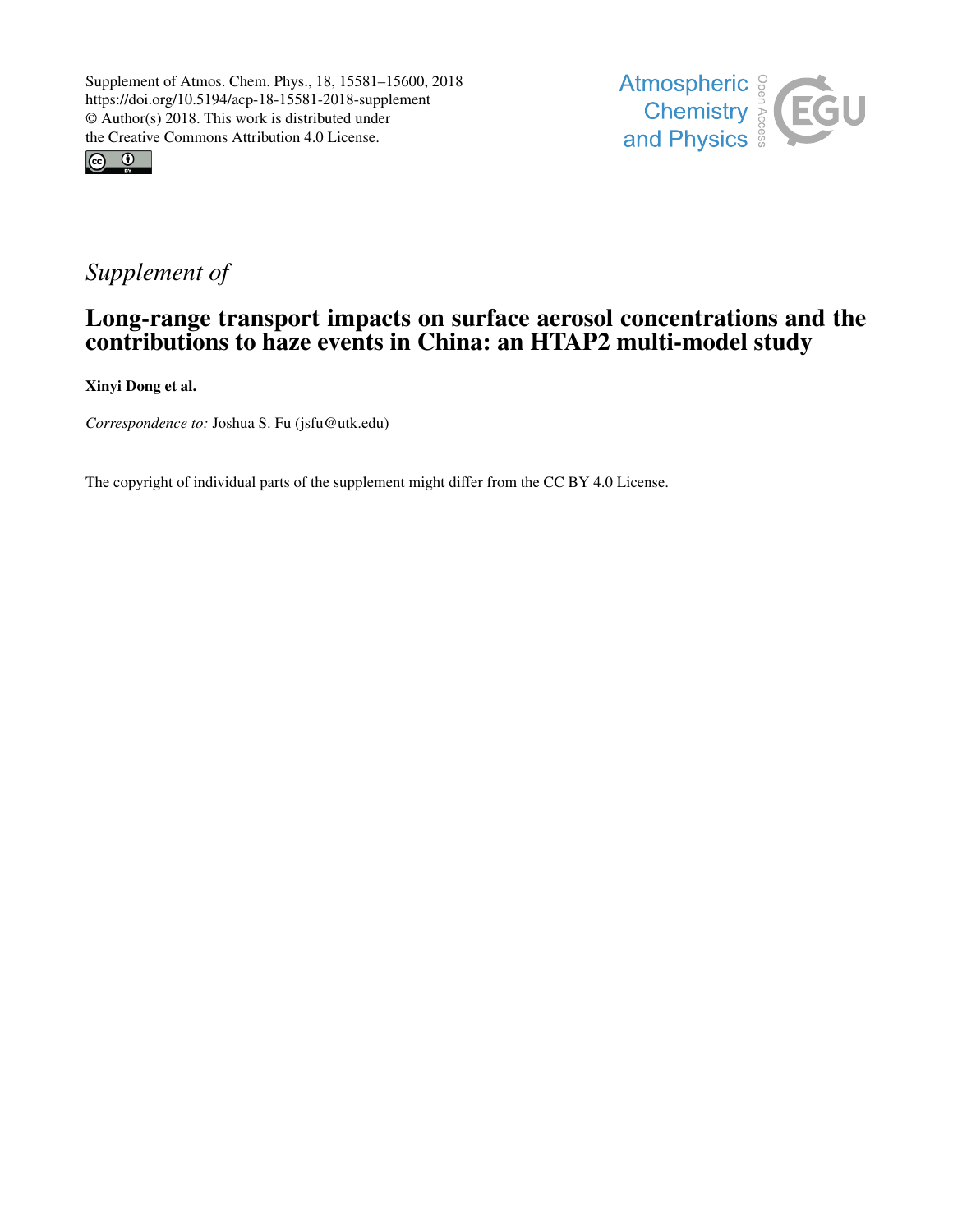#### 1 **1. Model evaluation**

2 Evaluation statistics including mean bias (MB), coefficient of determination  $(R^2)$ , and Normalized 3 Mean Bias (NMB) for CO,  $SO_2$ , NH<sub>3</sub>, NO<sub>2</sub>,  $SO_4^2$ <sup>-</sup>, NO<sub>3</sub><sup>-</sup>, and NH<sub>4</sub><sup>+</sup> are summarized in Table S1. Measurements from the EBAS and EANET dataset are used to validate the model performance in Europe and East Asia respectively. Both of them are averaged from daily frequency to monthly means to compromise with the model simulations. The number of stations that provide valid observation data is also listed to present the availability of the measurements, but it is important to realize that data from the stations falling into the same model grid is averaged first before comparing with model simulations.

 $\frac{9}{10}$ 

Table S1 Evaluation statistics for model ensemble mean

|                              |                        |                            | Europe - EBAS |         | East Asia - EANET          |            |       |  |
|------------------------------|------------------------|----------------------------|---------------|---------|----------------------------|------------|-------|--|
| Species                      | Model                  | MB                         | <b>NMB</b>    | $R^2$   | <b>MB</b>                  | <b>NMB</b> | $R^2$ |  |
| CO                           | CAM-chem               | $-10.6$ ppbv               | $-7.7%$       | 0.4     |                            |            |       |  |
|                              | <b>CHASER</b>          | $-8.8$ ppbv                | $-6.4%$       | 0.3     |                            |            |       |  |
|                              | <b>EMEP</b>            | $2.5$ ppbv                 | 1.8%          | 0.5     |                            |            |       |  |
|                              | <b>GEOSCHEMADJOINT</b> | $-1.6$ ppbv                | $-1.2%$       | 0.5     |                            |            |       |  |
| SO <sub>2</sub>              | CAM-chem               | 1.8 ppbv                   | 114.7%        | 0.6     | 1.2 $\mu$ g/m <sup>3</sup> | 47.9%      | 0.9   |  |
|                              | <b>CHASER</b>          | $1.9$ ppbv                 | 111.4%        | 0.5     | $0.6 \ \mu g/m^3$          | 22.8%      | 0.9   |  |
|                              | <b>EMEP</b>            | $-0.5$ ppbv                | $-31.6%$      | 0.6     | 1.6 $\mu$ g/m <sup>3</sup> | 68.1%      | 0.9   |  |
|                              | GEOS5                  | $1.6$ ppbv                 | 95.9%         | 0.6     | 3.2 $\mu$ g/m <sup>3</sup> | 134.0%     | 0.9   |  |
|                              | <b>GEOSCHEMADJOINT</b> | $-0.6$ ppbv                | $-36.5%$      | 0.5     | 1.2 $\mu g/m^3$            | 50.0%      | 0.9   |  |
|                              | <b>SPRINTARS</b>       | $-0.6$ ppbv                | $-36.2%$      | 0.4     | 1.1 $\mu$ g/m <sup>3</sup> | 44.7%      | 0.9   |  |
| NH <sub>3</sub>              | CAM-chem               | $-2.1$ ppbv                | $-37.5%$      | 0.7     | $-2.7 \mu g/m^3$           | $-74.1%$   | 0.3   |  |
|                              | <b>CHASER</b>          | $-1.2$ ppbv                | $-20.5%$      | 0.5     | $-2.4 \ \mu g/m^3$         | $-63.1%$   | 0.3   |  |
|                              | <b>EMEP</b>            | $-2.2$ ppbv                | $-38.9%$      | $0.8\,$ | $-2.0 \ \mu g/m^3$         | $-52.3%$   | 0.3   |  |
|                              | <b>GEOSCHEMADJOINT</b> | $0.1$ ppbv                 | 1.3%          | 0.7     | $-2.3 \mu g/m^3$           | $-58.9%$   | 0.3   |  |
| NO <sub>2</sub>              | CAM-chem               | $-37.2$ ppbv               | $-85.3%$      | 0.4     | $-11.1 \text{ µg/m}^3$     | $-75.1%$   | 0.8   |  |
|                              | <b>CHASER</b>          | $-5.7$ ppbv                | $-37.9%$      | 0.2     | $-12.3 \ \mu g/m^3$        | $-83.9%$   | 0.2   |  |
|                              | <b>EMEP</b>            | $-7.9$ ppbv                | $-52.9%$      | 0.2     | $-8.5 \ \mu g/m^3$         | $-57.7%$   | 0.8   |  |
|                              | <b>GEOSCHEMADJOINT</b> | $-34.6$ ppbv               | $-79.3%$      | 0.4     | $-11.9 \text{ µg/m}^3$     | $-80.9%$   | 0.8   |  |
| SO <sub>4</sub> <sup>2</sup> | CAM-chem               | $3.9 \text{ µg/m}^3$       | 46.9%         | 0.5     | 1.0 $\mu$ g/m <sup>3</sup> | 28.4%      | 0.5   |  |
|                              | <b>CHASER</b>          | 7.7 $\mu$ g/m <sup>3</sup> | 915.5%        | 0.7     | 1.7 $\mu$ g/m <sup>3</sup> | 44.4%      | 0.6   |  |
|                              | <b>EMEP</b>            | 2.7 $\mu$ g/m <sup>3</sup> | 316.9%        | 0.3     | $-1.5 \ \mu g/m^3$         | $-41.3%$   | 0.7   |  |
|                              | GEOS5                  | 2.2 $\mu$ g/m <sup>3</sup> | 261.9%        | 0.6     | $-1.6 \ \mu g/m^3$         | $-43.6%$   | 0.7   |  |
|                              | <b>GEOSCHEMADJOINT</b> | 2.3 $\mu$ g/m <sup>3</sup> | 270.3%        | 0.6     | $-1.3 \mu g/m^3$           | $-35.7%$   | 0.7   |  |
|                              | <b>SPRINTARS</b>       | 2.9 $\mu$ g/m <sup>3</sup> | 350.6%        | 0.2     | 1.8 $\mu$ g/m <sup>3</sup> | 52.3%      | 0.3   |  |
| NO <sub>3</sub>              | <b>CHASER</b>          | 9.5 $\mu$ g/m <sup>3</sup> | 110%          | 0.1     | $-0.7 \ \mu g/m^3$         | $-43.7%$   | 0.5   |  |
|                              | <b>EMEP</b>            | 0.6 $\mu$ g/m <sup>3</sup> | 22.6%         | 0.8     | $-0.1 \ \mu g/m^3$         | $-6.6%$    | 0.6   |  |
|                              | <b>GEOSCHEMADJOINT</b> | $10.7 \text{ µg/m}^3$      | 434.8%        | 0.7     | 0.2 $\mu$ g/m <sup>3</sup> | 15.0%      | 0.5   |  |
| $NH_4$ <sup>+</sup>          | CAM-chem               | $0.04 \ \mu g/m^3$         | 7.2%          | 0.2     | $0.62 \ \mu g/m^3$         | 61.4%      | 0.5   |  |
|                              | <b>CHASER</b>          | 0.2 $\mu$ g/m <sup>3</sup> | 34.1%         | 0.3     | $0.8 \text{ µg/m}^3$       | 76.2%      | 0.5   |  |
|                              | <b>EMEP</b>            | $-0.3 \mu g/m^3$           | $-59.5%$      | 0.2     | $-0.1 \ \mu g/m^3$         | 8.6%       | 0.7   |  |
|                              | <b>GEOSCHEMADJOINT</b> | $0.8 \text{ µg/m}^3$       | 139.5%        | 0.2     | 1.3 $\mu$ g/m <sup>3</sup> | 120.6%     | 0.7   |  |

11